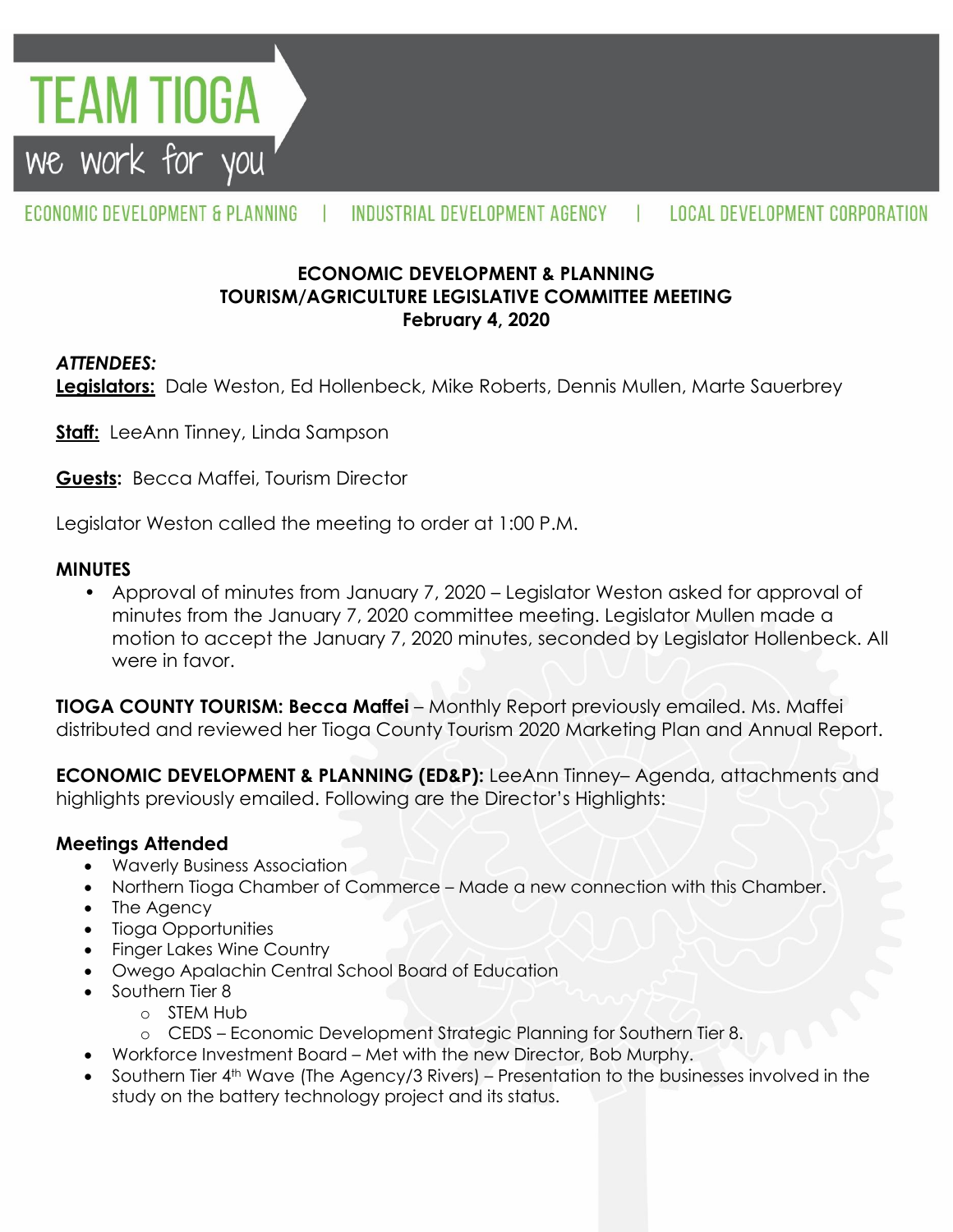- Municipal Visits
	- o Town of Nichols- Met regarding their Solar Project/PILOT.
	- o Town of Owego- Met to discuss Taylor Garbage and their plan to rebuild; progress is being made.
- Business Visits
	- o Stateline Auto
	- o Broad Street Barber Shop
	- o Donnelly & Associates
	- o V&S (Voigt & Schweitzer)
	- o Taylor Garbage
	- o Tony Santaluccia Potential housing project in Waverly; connected with Tioga Opportunities.

#### **Presentations**

 $\circ$  TEAM Tioga Breakfast on January 30<sup>th</sup> – Great event; good feedback. Ms. Tinney will forward videos that were played at the event; the History of Economic Development and the tribute to Ralph Kelsey and Aaron Gowan for their years of service on the IDA Board. Ms. Tinney reported having testimonial videos made to be posted on social media once a month.

## **Department Highlights**

- 2020 Census- Complete Count Committee– Ms. Jardine continues to work on the following:
	- o Conferences Attended (2)
	- o Presentations made
		- **Tioga County Legislature**
		- Owego Kiwanis
- Village of Owego DRI- Ms. Woodburn and Ms. Griffiths are working on the following:
	- o 15 individual meetings with Project Owners
	- o Contracts being issued

Ms. Tinney reported getting good news on MWBE (Minority and Women Owned Business Enterprises); they are allowing us the opportunity to make the pitch for why the State required percentage can't be 30% in Tioga County.

- Land Bank Ms. Saraceno is working on the following:
	- o Offers received for purchase of 5 properties- Working toward contracts.
	- o 112 Liberty Street, Owego- Property owned by the County at present.
		- Exploring request for property transfer from the County.
		- Anticipating quotes for demo of property This can be accomplished with the current round of funding.

Ms. Tinney reported the Initial 12 Land Bank properties came in under original estimates allowing extra money for the 112 Liberty Street project. Ms. Saraceno has begun work on the application for the next round of funding.

- Community Development Ms. Hendrickson is working on the following:
	- o Tioga County Housing Study Implementation- Continue to work with Tioga Opportunities.
		- **Steering Committee formation**
	- o Non- Profit Activity
	- o Community assistance
		- **Waverly Glen Park**
		- Nichols Park Grandstand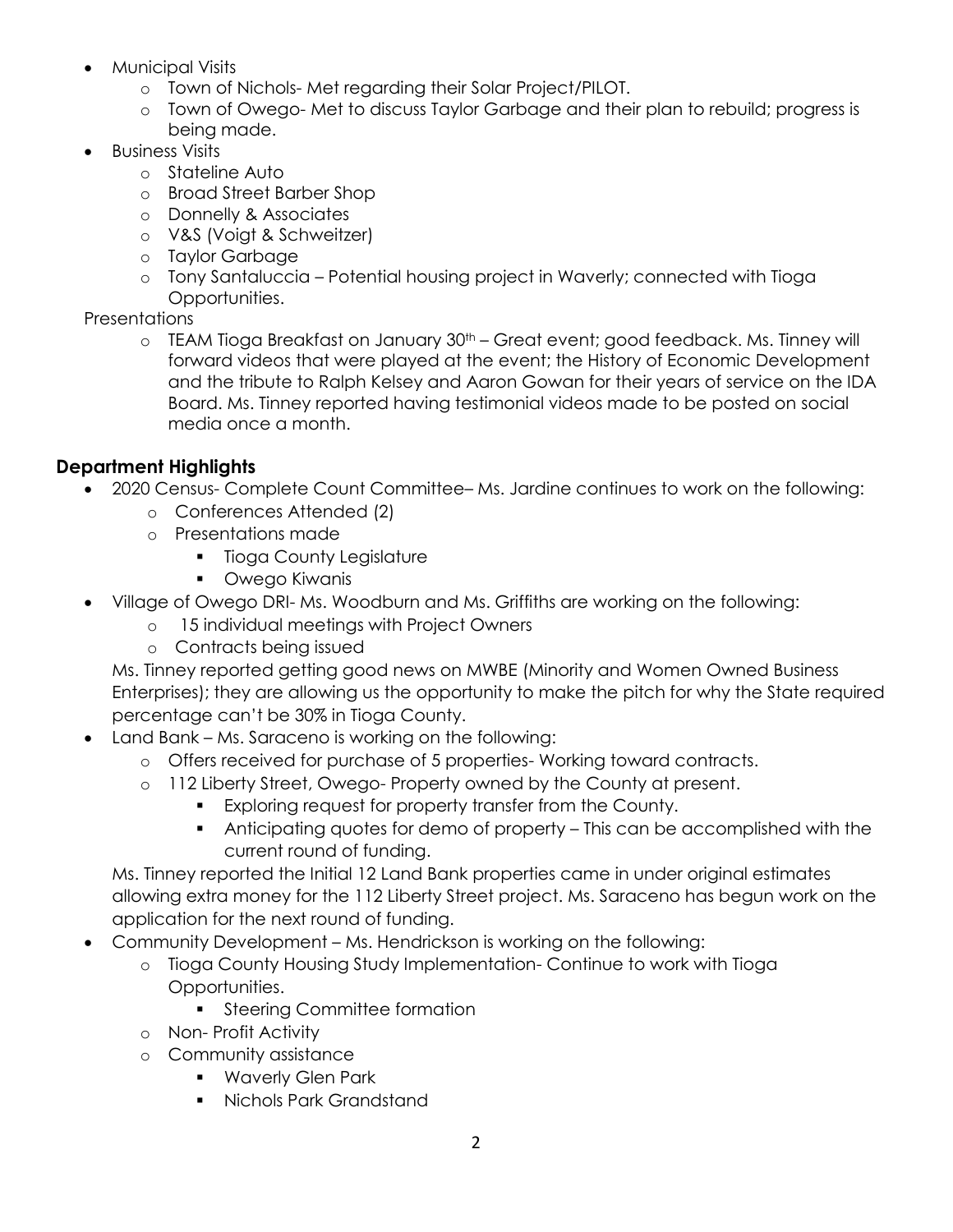- **Nichols Park Historic Register Nomination**
- o REAP- Many changes coming; 4 new Board members.
- o Foundation Coalition- Discussions continue to pull this group together.
- Workforce
	- o Phase II Implementation Strategy- Project is moving forward.
		- **Consultant will be in town for in person interviews.**
- Ag Ms. Griffiths is working on the following:
	- o 8 Year District Review (2 districts)
	- o Annual Inclusion Enrollment
	- o Food Hub/Delivered Fresh- Delivering produce to consumers.
		- A meeting is scheduled for February 11<sup>th</sup> at Englebert's, who is already on board with this project. The purpose of this meeting is to introduce this idea to all local producers.
	- o Adds to Social media and continues to write newsletter articles.
	- o Ag Tires Recycling Program- Continues to work with Ms. Pratt on this project.
- Planning
	- o 239 Reviews
		- None for the month of January.
	- o Active Plans- Ms. Jardine continues to work with the following:
		- **Village of Spencer Land Use Commission- Public Hearing held.**
		- REAP- Tioga County Code Enforcement Shared Services Feasibility.
		- **REAP- Tioga County Workforce Pipeline, Phase II.**
		- **Village of Waverly Comprehensive Plan update.**
- Grants
	- o Potential
		- REAP- USDA Community Facilities, Town of Richford- (water system)
		- REAP- USDA Community Facilities, Richford Fire Dept.- (fire station)
		- REAP- USDA, Village of Spencer- Raymond Hadley (equipment)
		- **TCPDC- Enterprise Community Partners (land bank funds)**
		- **IDA- USDA, Tioga County (Ag value chain study)**
		- **IDA-ESD, Multi-county broadband study**
		- **Tioga Opportunities- ARC POWER (housing)**
	- o Pending
		- **Tioga County-Snowmobile**
		- **Town of Berkshire- DOT (sidewalk extension)**
		- Village of Owego- Rural Innovation Initiative (CPSI)
		- Owego Apalachin Central School District- WDI (workforce)
		- **T** Town of Richford- SAM, Assemblyman Friend (highway equipment)
		- **NYS Census Complete Count**
	- o Active
		- Tioga County-Snowmobile
		- **Village of Owego- Evergreen Cemetery Cultural Landscape Report**
		- **Village of Owego- RESTORE NY, Briggs/Award**
		- **Village of Owego- Downtown Revitalization Initiative**
		- **Village of Spencer- Nichols Park (grandstand restoration)**
		- **Village of Spencer- Nichols Park (historic register nomination)**
		- **Village of Waverly- Waverly Glen Park**